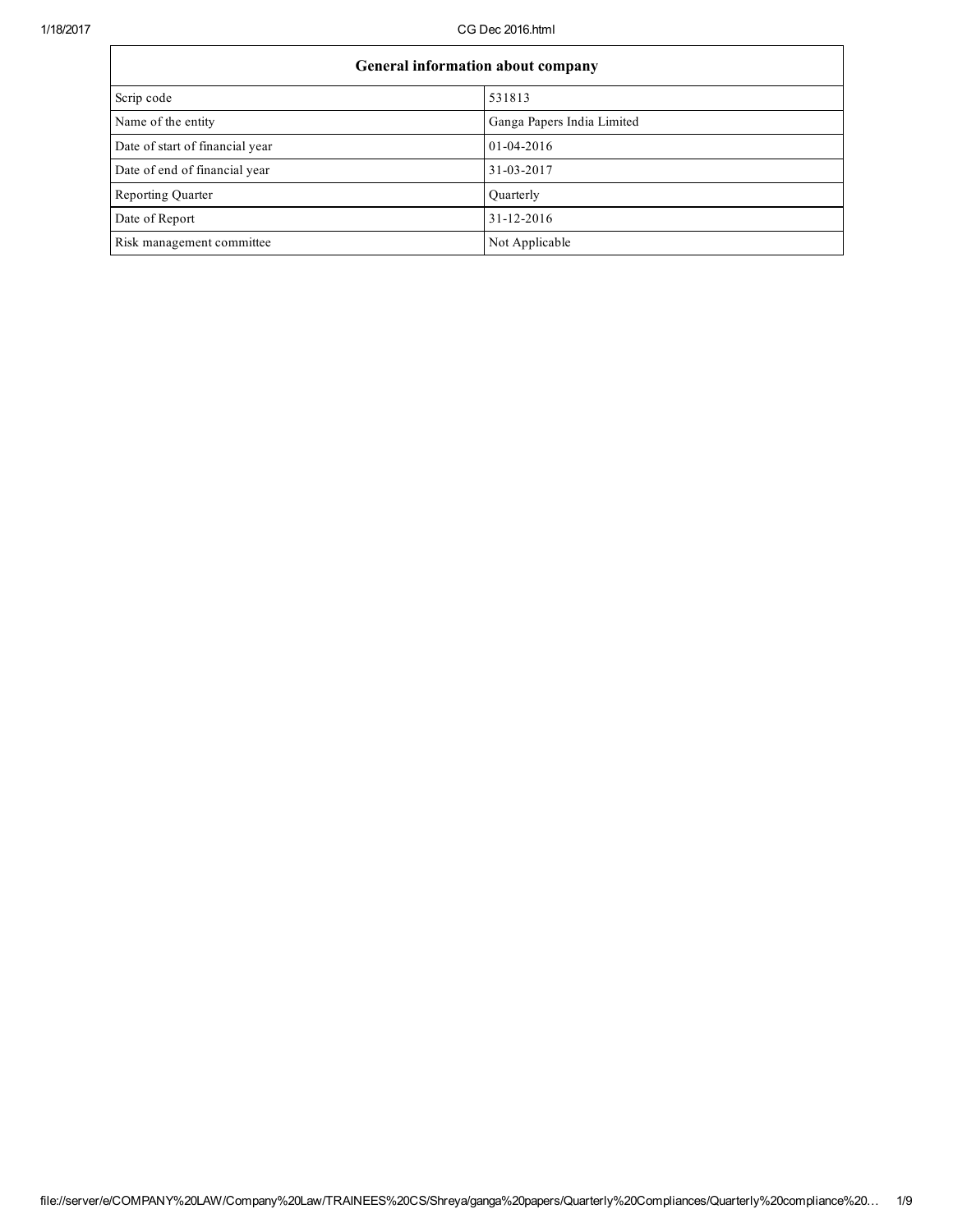| Annexure I                                                                              |  |  |
|-----------------------------------------------------------------------------------------|--|--|
| Annexure I to be submitted by listed entity on quarterly basis                          |  |  |
| I. Composition of Board of Directors                                                    |  |  |
| Disclosure of notes on composition of board of directors explanatory                    |  |  |
| Is there any change in information of board of directors compare to previous quarter No |  |  |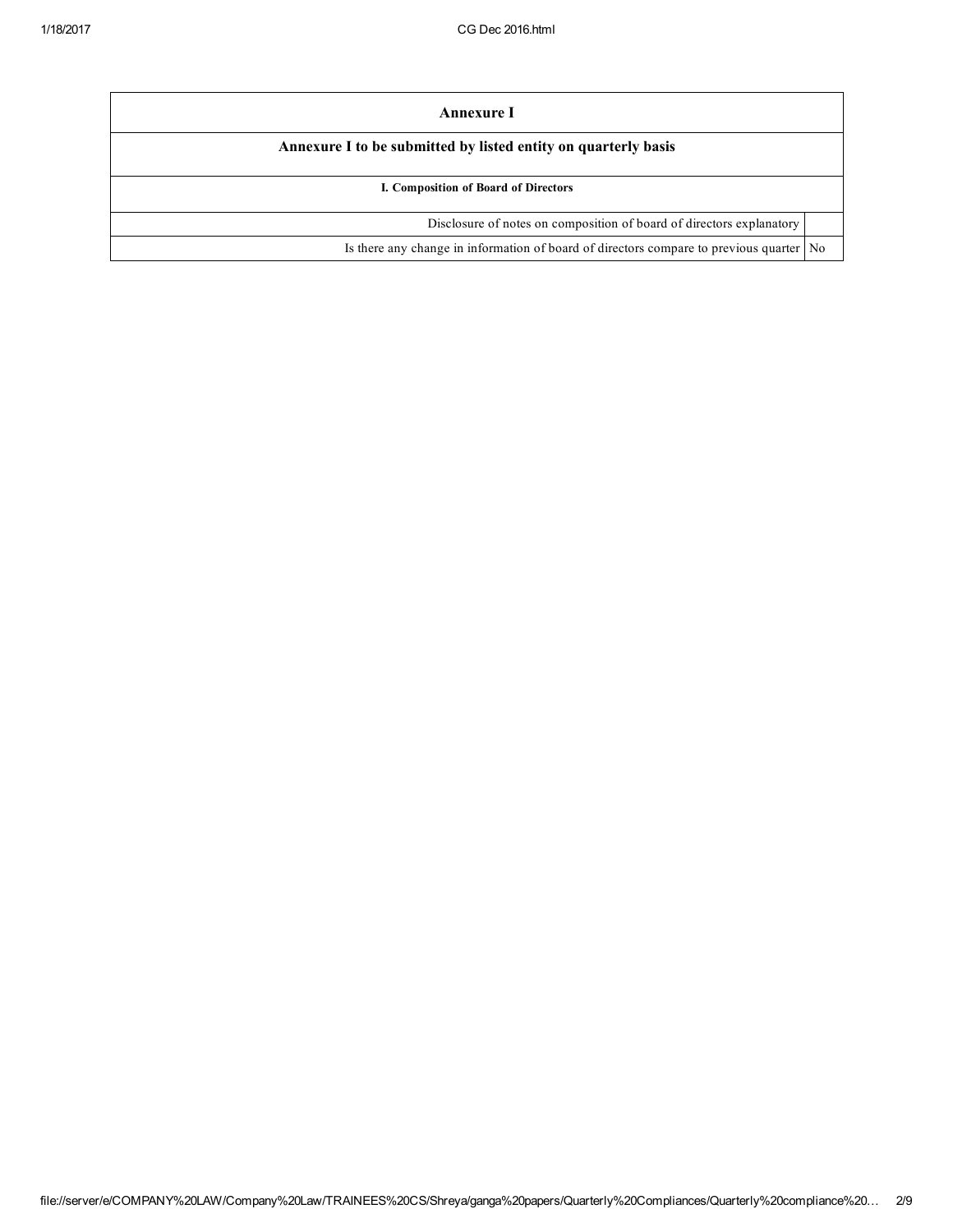| Annexure 1                                                                        |  |  |
|-----------------------------------------------------------------------------------|--|--|
| <b>II. Composition of Committees</b>                                              |  |  |
| Disclosure of notes on composition of committees explanatory                      |  |  |
| Is there any change in information of committees compare to previous quarter   No |  |  |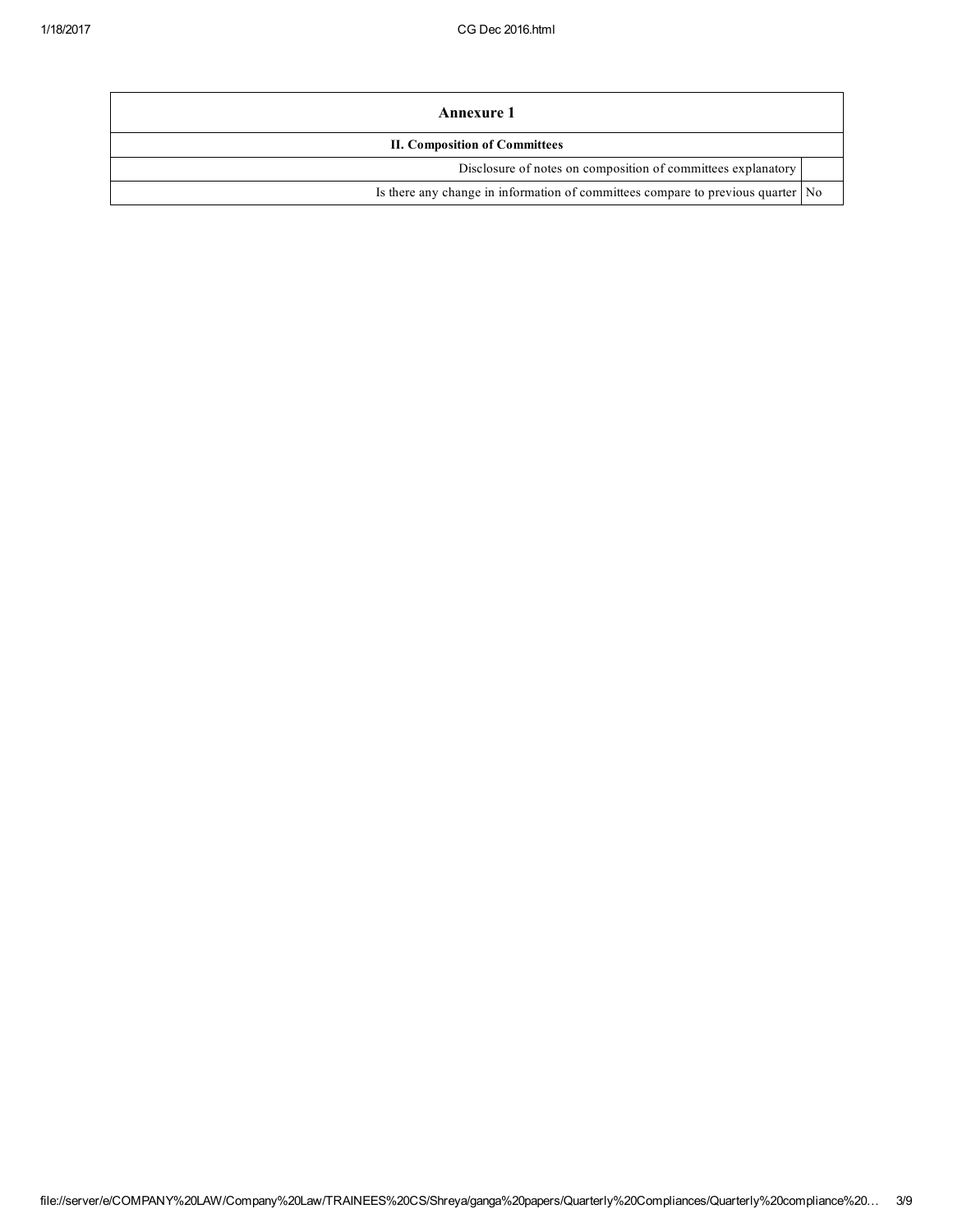|                | <b>Annexure 1</b>                                                |                                                       |                                                                |  |  |
|----------------|------------------------------------------------------------------|-------------------------------------------------------|----------------------------------------------------------------|--|--|
|                | <b>Annexure 1</b>                                                |                                                       |                                                                |  |  |
|                | <b>III. Meeting of Board of Directors</b>                        |                                                       |                                                                |  |  |
|                | Disclosure of notes on meeting of board of directors explanatory |                                                       |                                                                |  |  |
| <b>Sr</b>      | Date(s) of meeting (if any) in the<br>previous quarter           | Date(s) of meeting (if any) in the<br>current quarter | Maximum gap between any two consecutive (in<br>number of days) |  |  |
| $\mathbf{1}$   | 13-08-2016                                                       |                                                       |                                                                |  |  |
| $\overline{2}$ | 26-08-2016                                                       |                                                       | 12                                                             |  |  |
| $\overline{3}$ |                                                                  | 13-11-2016                                            | 78                                                             |  |  |
| $\overline{4}$ |                                                                  | 14-11-2016                                            | $\theta$                                                       |  |  |
| 5              |                                                                  | $01 - 12 - 2016$                                      | 16                                                             |  |  |
| 6              |                                                                  | $02 - 12 - 2016$                                      | $\mathbf{0}$                                                   |  |  |
| $\overline{7}$ |                                                                  | 20-12-2016                                            | 17                                                             |  |  |
| 8              |                                                                  | 26-12-2016                                            | 5                                                              |  |  |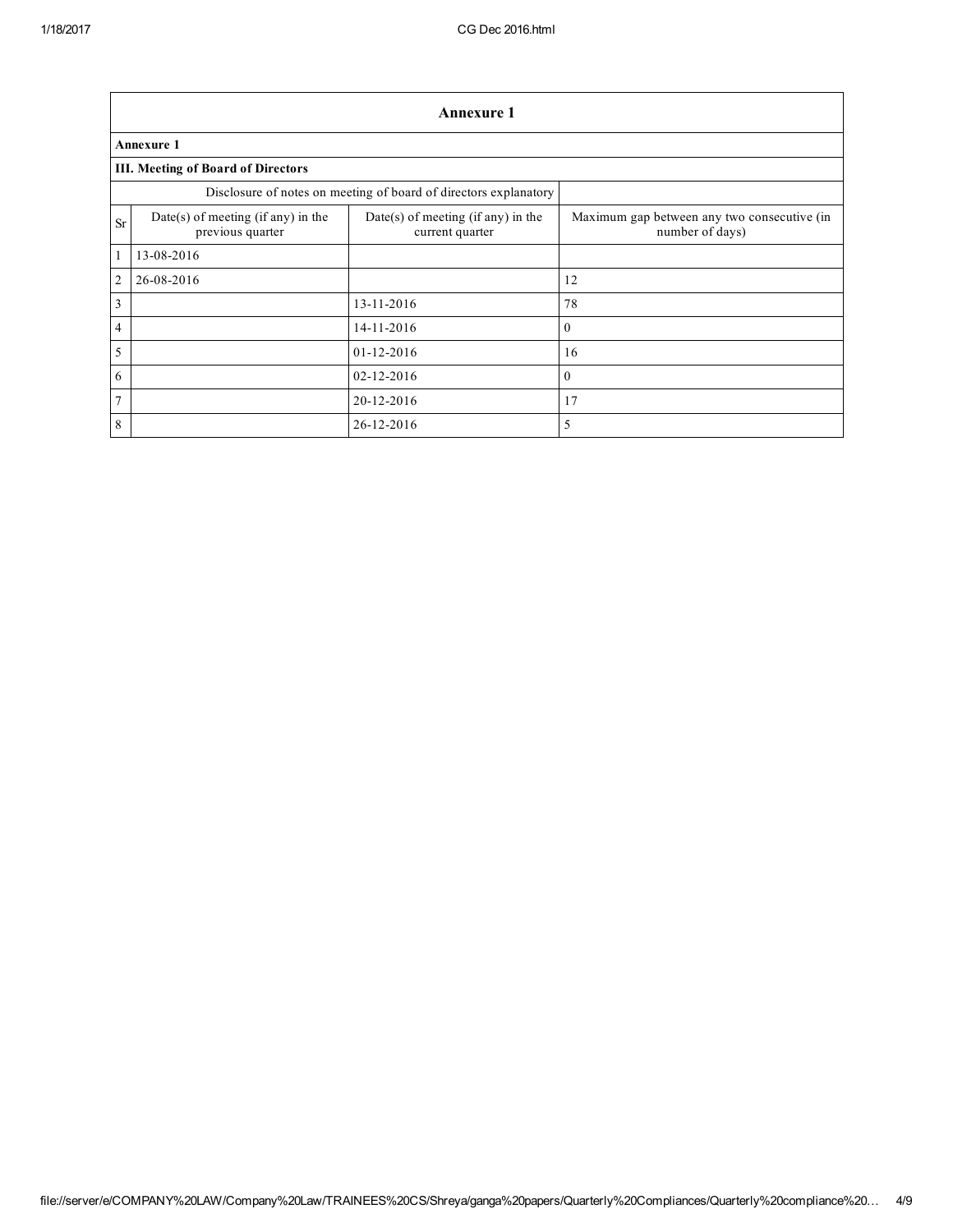|           | <b>Annexure 1</b>                                        |                                                                        |                                                     |                                                                   |                                                                        |                                                                               |                               |
|-----------|----------------------------------------------------------|------------------------------------------------------------------------|-----------------------------------------------------|-------------------------------------------------------------------|------------------------------------------------------------------------|-------------------------------------------------------------------------------|-------------------------------|
|           | <b>IV. Meeting of Committees</b>                         |                                                                        |                                                     |                                                                   |                                                                        |                                                                               |                               |
|           | Disclosure of notes on meeting of committees explanatory |                                                                        |                                                     |                                                                   |                                                                        |                                                                               |                               |
| <b>Sr</b> | Name of<br>Committee                                     | $Date(s)$ of meeting<br>of the committee<br>in the relevant<br>quarter | Whether<br>requirement of<br>Ouorum met<br>(Yes/No) | Requirement of<br>Ouorum met<br>(details)                         | $Date(s)$ of meeting<br>of the committee in<br>the previous<br>quarter | Maximum gap between<br>any two consecutive<br>meetings (in number of<br>days) | Name of<br>other<br>committee |
|           | Audit<br>Committee                                       | 14-11-2016                                                             | Yes                                                 | All members of<br>the committee<br>were present in the<br>meeting | 13-08-2016                                                             | 92                                                                            |                               |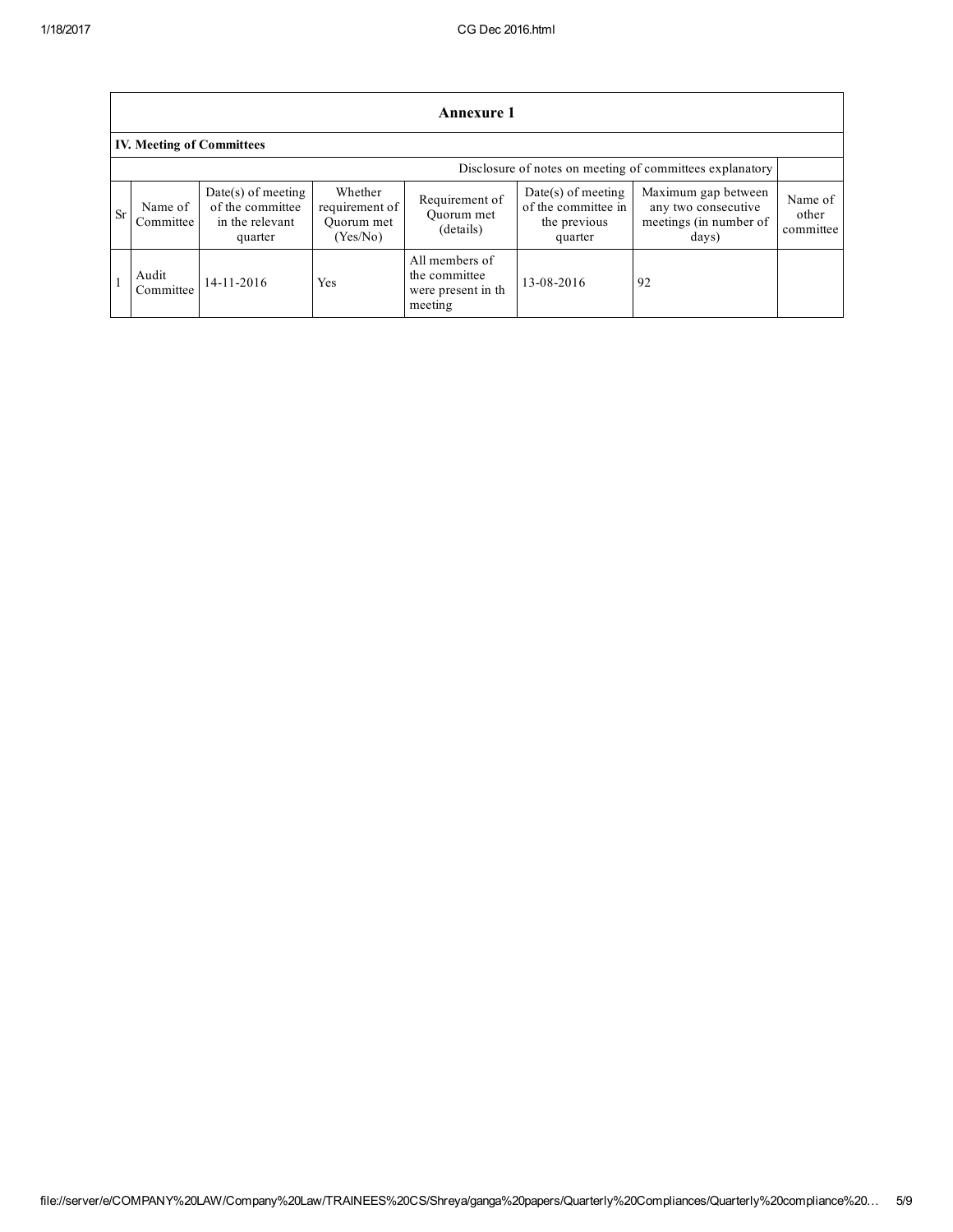|                               | Annexure 1                                                                                                |                                  |                                                                    |  |
|-------------------------------|-----------------------------------------------------------------------------------------------------------|----------------------------------|--------------------------------------------------------------------|--|
| V. Related Party Transactions |                                                                                                           |                                  |                                                                    |  |
|                               | Subject                                                                                                   | Compliance status<br>(Yes/No/NA) | If status is "No" details of non-<br>compliance may be given here. |  |
|                               | Whether prior approval of audit committee obtained                                                        | Yes                              |                                                                    |  |
| $\overline{2}$                | Whether shareholder approval obtained for material RPT                                                    | NΑ                               |                                                                    |  |
|                               | Whether details of RPT entered into pursuant to omnibus approval<br>have been reviewed by Audit Committee | Yes                              |                                                                    |  |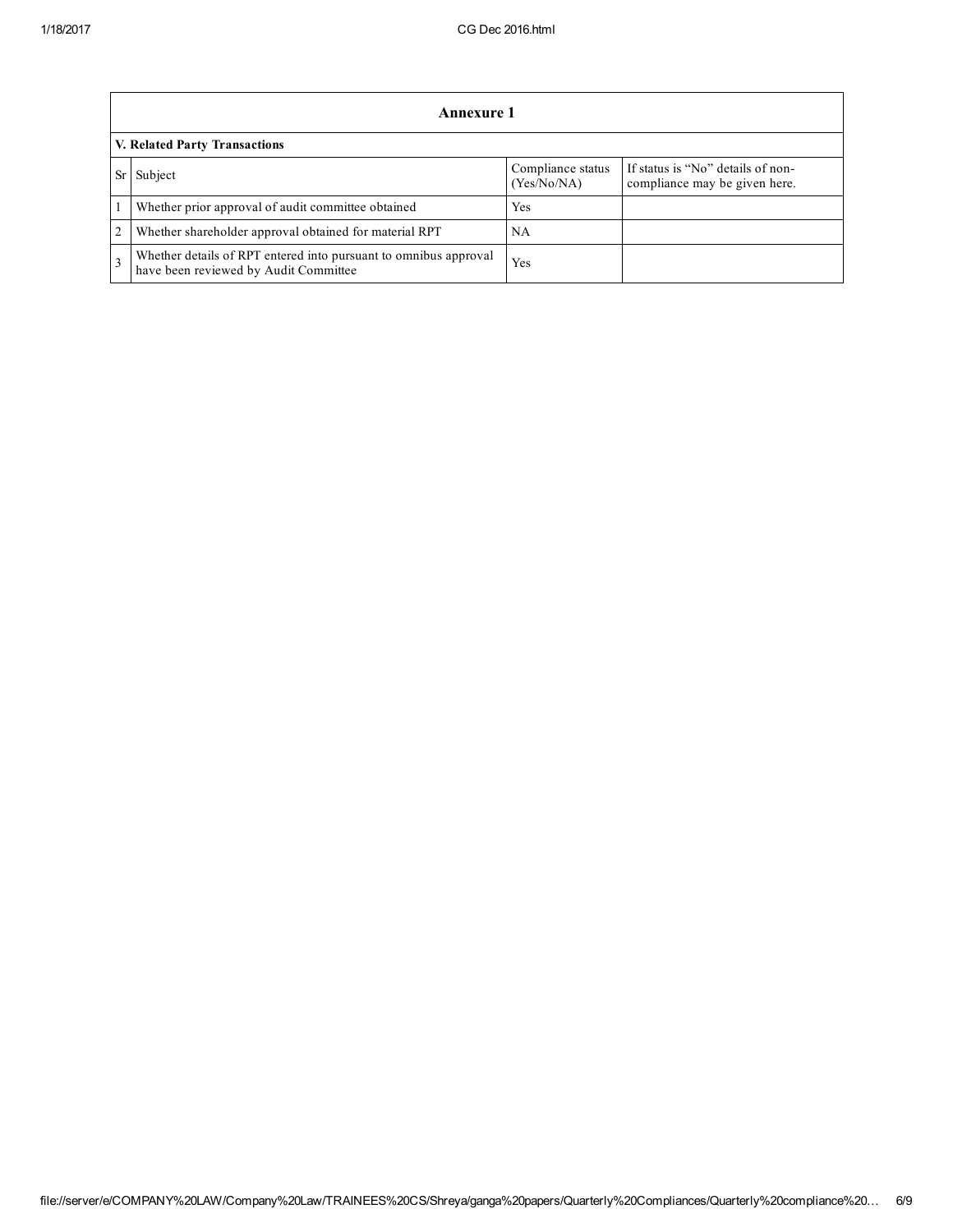|                          | <b>Annexure 1</b>                                                                                                                                                                                               |                                  |  |  |  |  |
|--------------------------|-----------------------------------------------------------------------------------------------------------------------------------------------------------------------------------------------------------------|----------------------------------|--|--|--|--|
|                          | <b>VI.</b> Affirmations                                                                                                                                                                                         |                                  |  |  |  |  |
|                          | Sr Subject                                                                                                                                                                                                      | Compliance<br>status<br>(Yes/No) |  |  |  |  |
|                          | The composition of Board of Directors is in terms of SEBI (Listing obligations and disclosure requirements)<br>Regulations, 2015                                                                                | <b>Yes</b>                       |  |  |  |  |
| $\overline{c}$           | The composition of the following committees is in terms of SEBI(Listing obligations and disclosure requirements)<br>Regulations, 2015 a. Audit Committee                                                        | Yes                              |  |  |  |  |
| $\overline{\mathbf{3}}$  | The composition of the following committees is in terms of SEBI(Listing obligations and disclosure requirements)<br>Regulations, 2015. b. Nomination & remuneration committee                                   | Yes                              |  |  |  |  |
| $\overline{4}$           | The composition of the following committees is in terms of SEBI(Listing obligations and disclosure requirements)<br>Regulations, 2015. c. Stakeholders relationship committee                                   | Yes                              |  |  |  |  |
| $\overline{\mathcal{L}}$ | The composition of the following committees is in terms of SEBI(Listing obligations and disclosure requirements)<br>Regulations, 2015. d. Risk management committee (applicable to the top 100 listed entities) | <b>NA</b>                        |  |  |  |  |
| 6                        | The committee members have been made aware of their powers, role and responsibilities as specified in SEBI<br>(Listing obligations and disclosure requirements) Regulations, 2015.                              | <b>Yes</b>                       |  |  |  |  |
|                          | The meetings of the board of directors and the above committees have been conducted in the manner as specified<br>in SEBI (Listing obligations and disclosure requirements) Regulations, 2015.                  | Yes                              |  |  |  |  |
| 8                        | This report and/or the report submitted in the previous quarter has been placed before Board of Directors.                                                                                                      | <b>Yes</b>                       |  |  |  |  |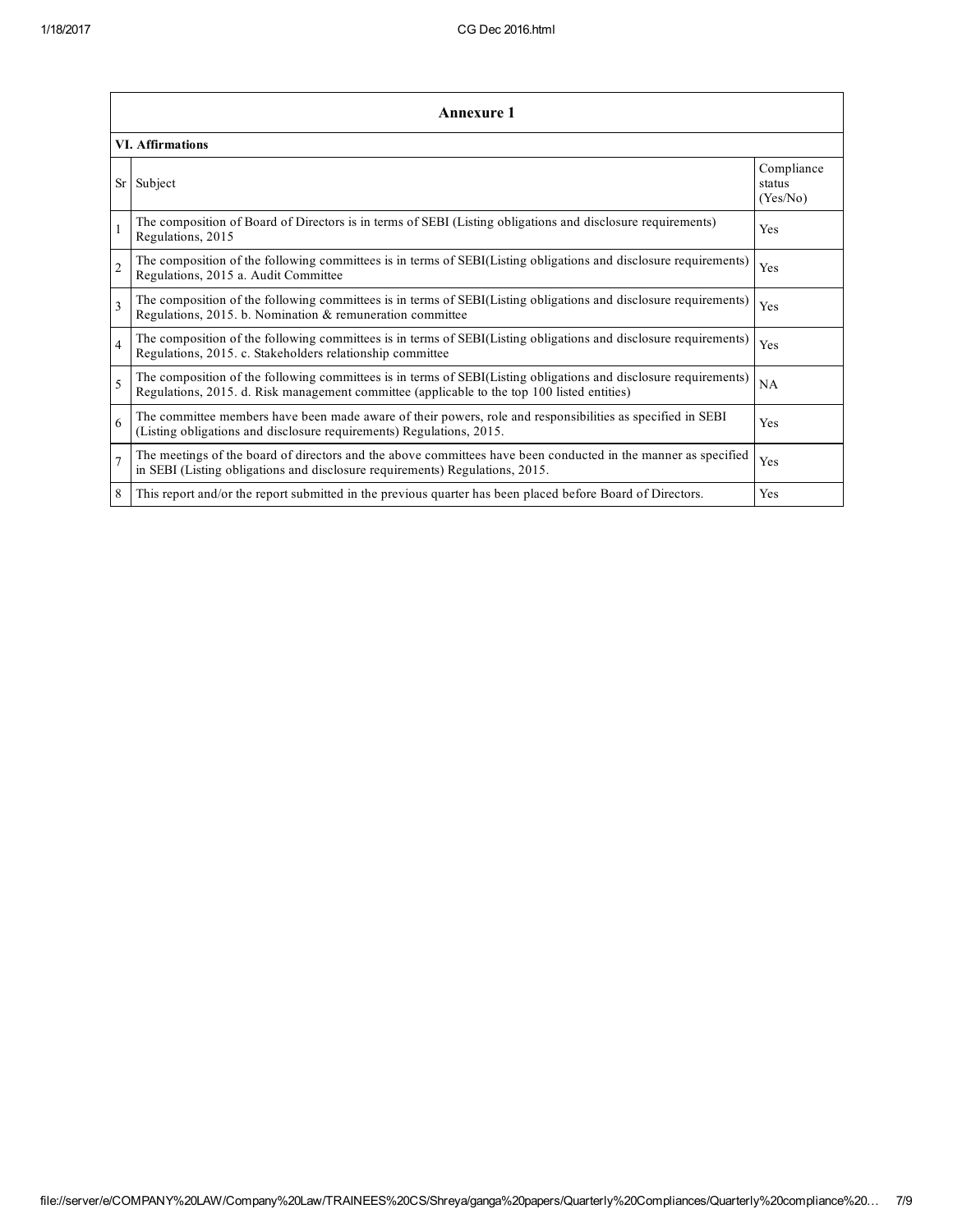| <b>Signatory Details</b> |                          |  |
|--------------------------|--------------------------|--|
| Name of signatory        | Sandeep Kanoria          |  |
| Designation of person    | <b>Managing Director</b> |  |
| Place                    | Pune                     |  |
| Date                     | 14-01-2017               |  |